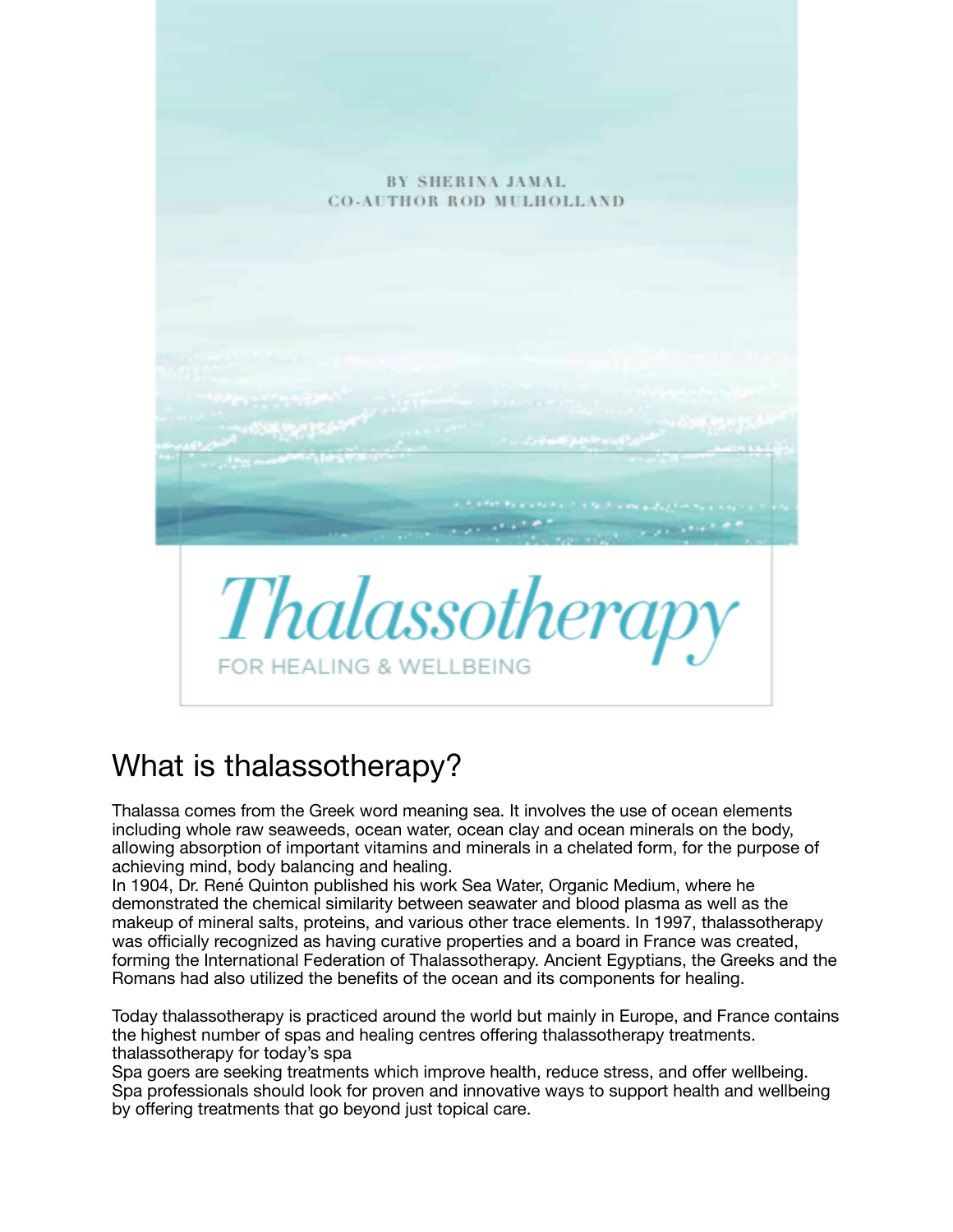

There are many products on the market claiming to contain ocean elements such as seaweed, however it's important to know the source of the seaweed and how it has been processed to ensure the product will provide the proper results and benefits. Look for products that contain pure sea salts and seaweeds that have not been over processed or dehydrated. Common thalassotherapy treatments can include: seaweed and ocean clay body wraps, seaweed and sea salt baths and foot soaks, and seaweed rich facials. Natural detoxification

environmental toxins can create deficiencies of nutrients and minerals. This can lead to issues such as inflammation and chronic pain. Mineral imbalances can also show on the skin in the form of pre-mature aging, adult acne, pigmentation, psoriasis, eczema etc. These are signs that the body and skin are dehydrated and under nourished, and are missing the important components and building blocks for keeping skin healthy, strong, and vibrant. Ocean minerals from seawater, sea salts, and seaweed applied to the skin are absorbed directly in their ionic form and are ideal for replenishing essential minerals and assisting in detoxifying the body.

As the skin immediately recognizes this bio-available form of nutrition, the absorption carries vitamins and minerals through the layers of skin, deep into the bloodstream. The infusion of vitamins and minerals such as iodine, magnesium, and calcium found in seaweeds and other ocean components help to support the body's immune system. Brown seaweeds from the kelp family are richer in major mineral elements than their red or green alternatives. Regular thalassotherapy treatments have been shown to help address symptoms relating to arthritis, visible signs of cellulite, muscle pain, inflammation, skin ailments, accumulated toxins, hormone imbalance, signs of age, cancer and post cancer through support of the immune system.

## Seaweed and Skin Care

Depletion in collagen and elastin are most commonly seen as aging skin and wrinkles. Since kelp contains every essential amino acid the body requires, plus a multitude of others, it does well to convert these essential amino acids into proteins like collagen and elastin to help reduce the visible symptoms of aging.

Seaweed and intertidal ocean clay can also help to revitalize and firm the skin while reestablishing natural moisture levels. The benefits of seaweed for the skin include re-balancing, nourishing, hydrating, cell regenerating, detoxifying, purifying, oxygenating, and remineralizing.

In my research and work with holistic ingredients including seaweed and other ocean elements, I have seen how thalassotherapy treatments have greatly helped to heal ailments, improve